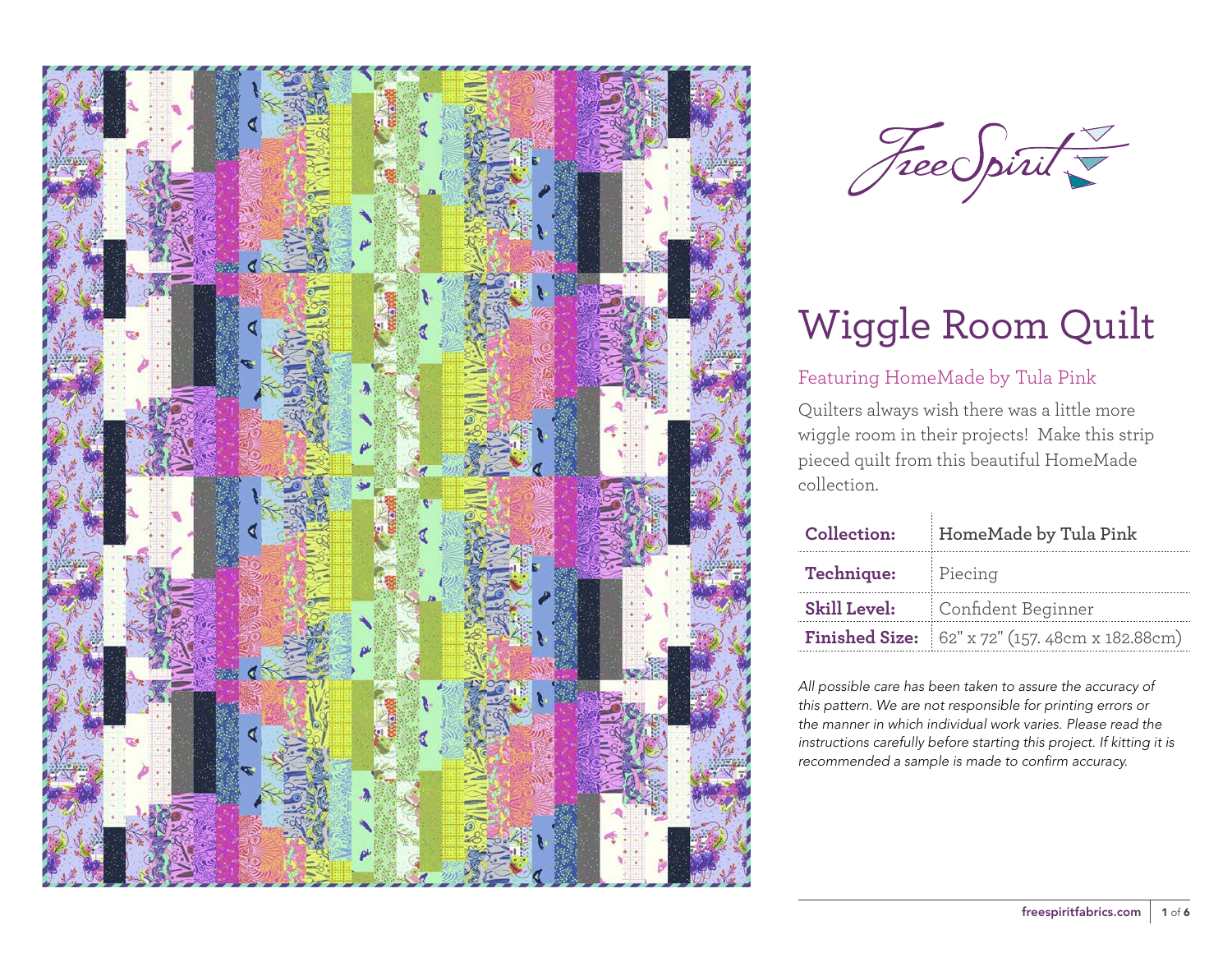Tee Spiru

*Project designed by Stacey Day | Tech edited by Alison M. Schmidt*

### **Fabric Requirements**

*Two HomeMade design rolls can be used for this pattern. Additional yardage has been added to Fabric C to allow fussy cutting.*

| <b>DESIGN</b> |                           | <b>COLOR</b>  | <b>ARTICLE CODE</b> | <b>YARDAGE</b>                              |
|---------------|---------------------------|---------------|---------------------|---------------------------------------------|
|               | (A) Pedal to the Metal    | Morning       | PWTP140.MORNING     | ¼ yard (0.23m)                              |
| (B)           | <b>Pedal to the Metal</b> | Noon          | PWTP140.NOON        | $\frac{1}{4}$ yard (0.23m)                  |
| (C)           | <b>Pedal to the Metal</b> | Night         | PWTP140.NIGHT       | 1 <sup>5</sup> / <sub>8</sub> yards (1.49m) |
| (D)           | <b>Getting Snippy</b>     | Morning       | PWTP141.MORNING     | $\frac{1}{4}$ yard (0.23m)                  |
| (E)           | <b>Getting Snippy</b>     | Noon          | PWTP141.NOON        | $\frac{1}{4}$ yard (0.23m)                  |
| (F)           | <b>Getting Snippy</b>     | Night         | PWTP141.NIGHT       | $\frac{1}{4}$ yard (0.23m)                  |
| (G)           | <b>Getting Snippy</b>     | <b>Brunch</b> | PWTP141.BRUNCH      | $\frac{1}{4}$ yard (0.23m)                  |
| (H)           | <b>Measure Twice</b>      | Morning       | PWTP142.MORNING     | $\frac{1}{4}$ yard (0.23m)                  |
| (1)           | <b>Measure Twice</b>      | Noon          | PWTP142.NOON        | $\frac{1}{4}$ yard (0.23m)                  |
| (J)           | <b>Measure Twice</b>      | Night         | PWTP142.NIGHT       | $\frac{1}{4}$ yard (0.23m)                  |
| (K)           | <b>Tools of the Trade</b> | Morning       | PWTP143.MORNING     | $\frac{1}{4}$ yard (0.23m)                  |
| (L)           | <b>Tools of the Trade</b> | Noon          | PWTP143.NOON        | $\frac{1}{4}$ yard (0.23m)                  |
|               | (M) Tools of the Trade    | Night         | PWTP143.NIGHT       | $\frac{1}{4}$ yard (0.23m)                  |
| (N)           | <b>Busy Fingers</b>       | Morning       | PWTP144.MORNING     | $\frac{1}{4}$ yard (0.23m)                  |
| (O)           | <b>Busy Fingers</b>       | Noon          | PWTP144.NOON        | $\frac{1}{4}$ yard (0.23m)                  |
| (P)           | <b>Busy Fingers</b>       | Night         | PWTP144.NIGHT       | $\frac{1}{4}$ yard (0.23m)                  |
| (Q)           | <b>Pins &amp; Needles</b> | Morning       | PWTP145.MORNING     | $\frac{1}{4}$ yard (0.23m)                  |
| (R)           | <b>Pins &amp; Needles</b> | Noon          | PWTP145.NOON        | $\frac{1}{4}$ yard (0.23m)                  |
| (S)           | <b>Pins &amp; Needles</b> | Night         | PWTP145.NIGHT       | $\frac{1}{4}$ yard (0.23m)                  |
| (T)           | <b>Cut Once</b>           | Morning       | PWTP146.MORNING     | $\frac{1}{4}$ yard (0.23m)                  |
|               | (U) Cut Once              | Noon          | PWTP146.NOON        | $\frac{1}{4}$ yard (0.23m)                  |
|               | (V) Cut Once              | Night         | PWTP146.NIGHT       | $\frac{1}{4}$ yard (0.23m)                  |
|               | (W) Seed Stitch           | Morning       | PWTP147.MORNING     | $\frac{1}{4}$ yard (0.23m)                  |
|               | (X) Seed Stitch           | Noon          | PWTP147.NOON        | $\frac{1}{4}$ yard (0.23m)                  |
|               | (Y) Seed Stitch           | Night         | PWTP147.NIGHT       | $\frac{1}{4}$ yard (0.23m)                  |
| (Z)           | <b>Tent Stripe</b>        | <b>Iris</b>   | PWTP069.IRIS*       | $\frac{5}{8}$ yard (0.57m)                  |

*\* binding* 

#### **Backing (Purchased Separately)**

| 44" (111.76cm) wide  |         |                 |                     |
|----------------------|---------|-----------------|---------------------|
| Measure Twice        | Morning | PWTP142.MORNING | $4\%$ yards (3.7m)  |
| <b>OR</b>            |         |                 |                     |
| 108" (274.32cm) wide |         |                 |                     |
| Measure Twice        | Morning | QBTP004.MORNING | $2\%$ yards (1.94m) |
|                      |         |                 |                     |



Copyright<sup>®</sup> 2020

All possible care has been taken to assure the accuracy of this pattern. We are not responsible for printing errors or the manner in which individual work varies. **[freespiritfabrics.com](http://www.freespiritfabric.com)** *Please read the instructions carefully before starting this project. If kitting it is recommended a sample is made to confirm accuracy.*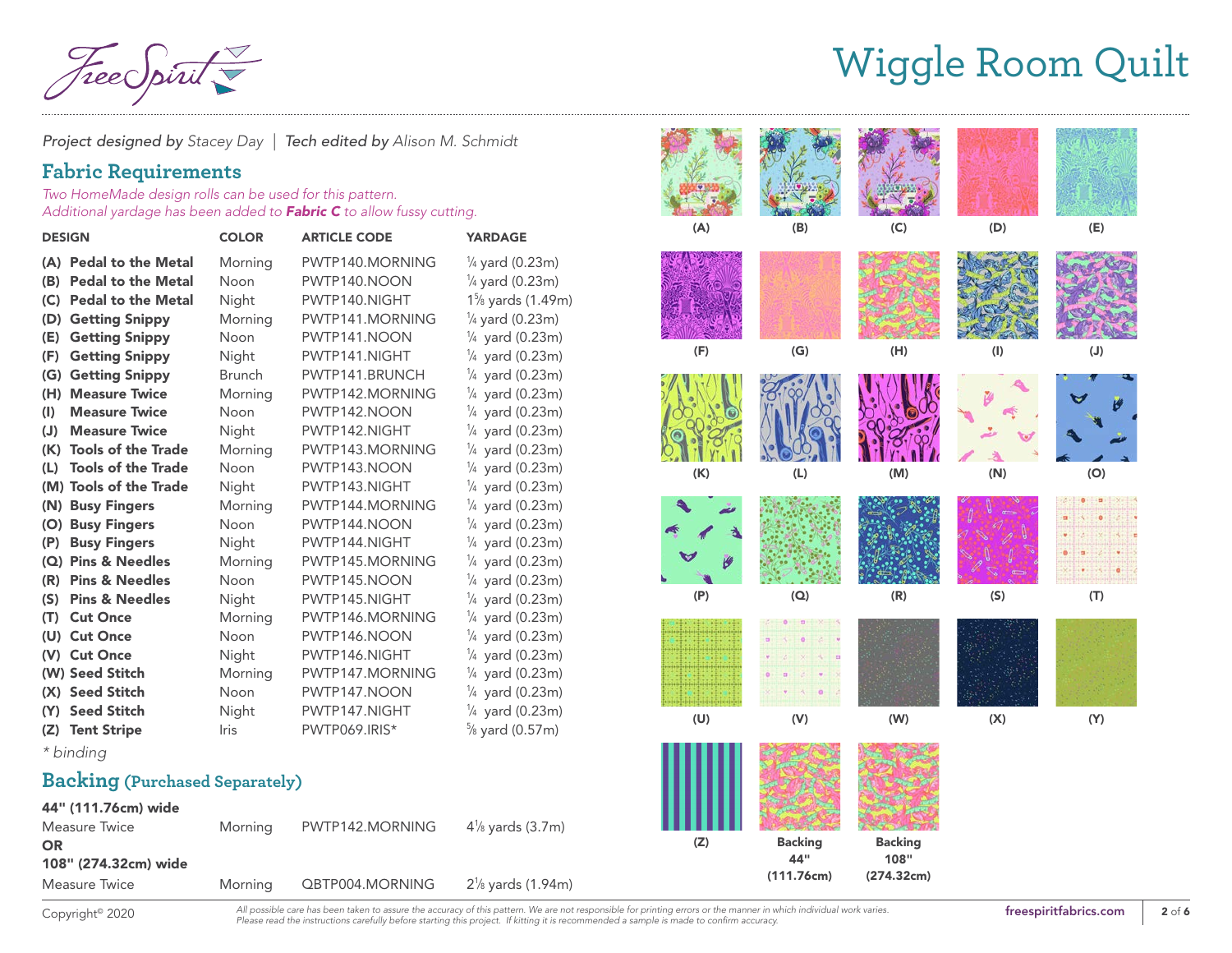### **Additional Requirements**

- Aurifil HomeMade by Tula Pink thread kit 50wt cotton
- 70"x 80" (177.80cm x 203.20cm) batting

## **Cutting**

WOF = Width of Fabric, *yardage is based on 40" usable width*.

#### From Fabric A, F, M, Q, and W, cut:

(2) 21 ⁄2" x WOF (6.35cm x WOF); subcut: (6) 21 ⁄2" x 91 ⁄2" (6.35cm x 24.13cm) (2) 21 ⁄2" x 81 ⁄2" (6.35cm x 21.59cm) (2) 21 ⁄2" x 11 ⁄2" (6.35cm x 3.81cm)

#### From Fabric B, G, I, and K cut:

(2) 21 ⁄2" x WOF (6.35cm x WOF); subcut: (4) 21 ⁄2" x 91 ⁄2" (6.35cm x 24.13cm) (2) 21 ⁄2" x 61 ⁄2" (6.35cm x 16.51cm) (2) 21 ⁄2" x 51 ⁄2" (6.35cm x 13.97cm) (2)  $2\frac{1}{2}$ " x 4 $\frac{1}{2}$ " (6.35cm x 11.43cm) (2) 21 ⁄2" x 31 ⁄2" (6.35cm x 8.89cm)

#### From Fabric C, cut:

(8) 181 ⁄2" x 51 ⁄2" (46.99cm x 13.97cm) rectangles, fussy cut with the motif centered in the rectangle (Fig. 1 shown right)

- (2) 21 ⁄2" x WOF (6.35cm x WOF); subcut:
	- (4) 21 ⁄2" x 91 ⁄2" (6.35cm x 24.13cm) (2)  $2\frac{1}{2}$ " x 7 $\frac{1}{2}$ " (6.35cm x 19.05cm) (2)  $2\frac{1}{2}$ " x 6 $\frac{1}{2}$ " (6.35cm x 16.51cm)
	- (2) 21 ⁄2" x 31 ⁄2" (6.35cm x 8.89cm)
	- (2) 21 ⁄2" x 21 ⁄2" (6.35cm x 6.35cm)

#### From Fabric D, E, O, and U, cut:

(2) 21 ⁄2" x WOF (6.35cm x WOF); subcut: (4) 21 ⁄2" x 91 ⁄2" (6.35cm x 24.13cm) (2) 21 ⁄2" x 71 ⁄2" (6.35cm x 19.05cm) (2) 21 ⁄2" x 61 ⁄2" (6.35cm x 16.51cm) (2) 21 ⁄2" x 31 ⁄2" (6.35cm x 8.89cm) (2) 21 ⁄2" x 21 ⁄2" (6.35cm x 6.35cm)

#### From Fabric H and L, cut:

(2) 21 ⁄2" x WOF (6.35cm x WOF); subcut: (4) 21 ⁄2" x 91 ⁄2" (6.35cm x 24.13cm) (4) 21 ⁄2" x 51 ⁄2" (6.35cm x 13.97cm) (4) 21 ⁄2" x 41 ⁄2" (6.35cm x 11.43cm)

### From Fabric J, P, R, S, T, and Y, cut:

(2) 21 ⁄2" x WOF (6.35cm x WOF); subcut: (4) 21 ⁄2" x 91 ⁄2" (6.35cm x 24.13cm) (2) 21 ⁄2" x 81 ⁄2" (6.35cm x 21.59cm) (2) 21 ⁄2" x 71 ⁄2" (6.35cm x 19.05cm) (2) 21 ⁄2" x 21 ⁄2" (6.35cm x 6.35cm) (2) 21 ⁄2" x 11 ⁄2" (6.35cm x 3.81cm)

#### From Fabric N, cut:

(3) 21 ⁄2" x WOF (6.35cm x WOF); subcut: (6) 21 ⁄2" x 91 ⁄2" (6.35cm x 24.13cm) (4) 21 ⁄2" x 71 ⁄2" (6.35cm x 19.05cm) (2) 21 ⁄2" x 61 ⁄2" (6.35cm x 16.51cm) (2) 21 ⁄2" x 31 ⁄2" (6.35cm x 8.89cm) (4) 21 ⁄2" x 21 ⁄2" (6.35cm x 6.35cm)

#### From Fabric V, cut:

(2) 21 ⁄2" x WOF (6.35cm x WOF); subcut: (8) 21 ⁄2" x 91 ⁄2" (6.35cm x 24.13cm)

#### From Fabric X, cut:

(3) 21 ⁄2" x WOF (6.35cm x WOF); subcut: (4) 21 ⁄2" x 91 ⁄2" (6.35cm x 24.13cm) (4) 21 ⁄2" x 61 ⁄2" (6.35cm x 16.51cm) (4) 21 ⁄2" x 51 ⁄2" (6.35cm x 13.97cm) (4)  $2\frac{1}{2}$ " x 4 $\frac{1}{2}$ " (6.35cm x 11.43cm) (4) 21 ⁄2" x 31 ⁄2" (6.35cm x 8.89cm)

#### From Fabric Z, cut:

Cut sufficient  $2\frac{1}{2}$ " bias strips to sew together to make 300" of bias binding.

#### Fig. 1

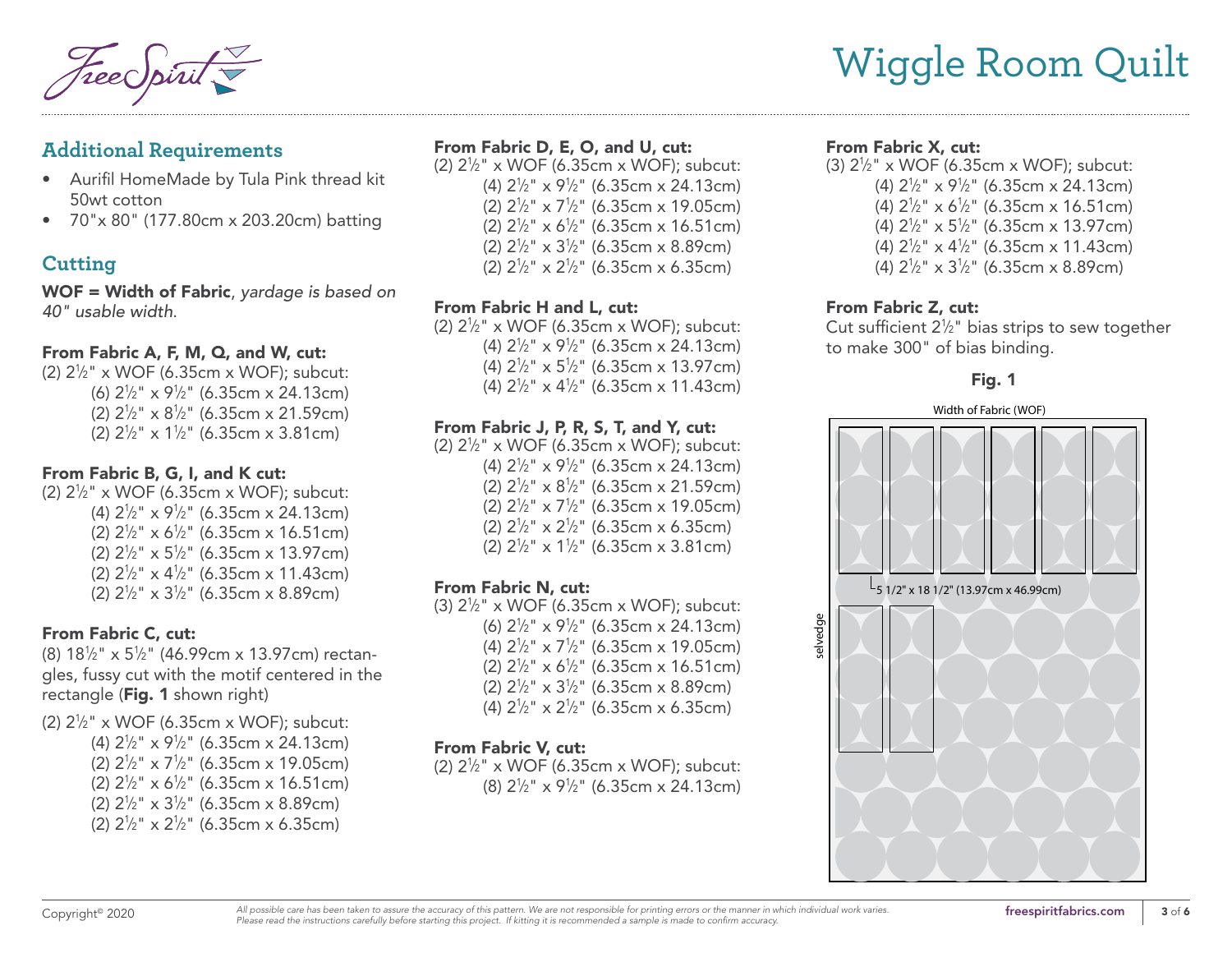Wiggle Room Quilt

### **Sewing**

*Note: All seam allowances are 1/4" (0.64cm). Pieces are sewn right sides together. Press all seams open unless otherwise indicated.*

**1.** Sew (4) fussy-cut **Fabric C**  $5\frac{1}{2}$ " x  $18\frac{1}{2}$ " (13.97cm x 46.99cm) rectangles together end to end, with the motifs oriented in the same direction, to make a border 51 ⁄2" x 621 ⁄2"(13.97cm x 157.48cm). Repeat with the remaining Fabric C rectangles to make (2) Borders total. Set aside. (Fig. 2)

#### Rows 1 and 3

2. Following the table shown at right and Fig. 3 below, make (2) of each column, sewing Piece 2 to the bottom of Piece 1, short ends together, and then Piece 3 to the bottom of Piece 2. Note Columns 4, 5, 22, and 23 are only 2 pieces each. Label with the column number and set aside in order as you sew. Each finished column measures 21 ⁄2" x 181 ⁄2" (6.35cm x 46.99cm).



**3.** Sew (1) of each column together in numerical order, long edge to long edge, to make Row 1 as shown. Repeat with the remaining columns to make Row 3. Press all seam allowances<br>from left to right. Each row should be 52%" (133.35cm) wide. (**Fig. 3**) from left to right. Each row should be  $52\frac{1}{2}$ " (133.35cm) wide. (Fig. 3)





| Column         | Piece 1 (top)<br>$2\frac{1}{2}$ " (6.35cm) x size<br>listed  | Piece 2 (middle)<br>$2\frac{1}{2}$ " x 9 <sup>1</sup> / <sub>2</sub> " (6.35cm<br>x 24.13cm) | Piece 3 (bottom)<br>$2\frac{1}{2}$ " (6.35cm) x size<br>listed |
|----------------|--------------------------------------------------------------|----------------------------------------------------------------------------------------------|----------------------------------------------------------------|
| 1              | $6\frac{1}{2}$ " (16.51cm)<br><b>Fabric X</b>                | <b>Fabric V</b>                                                                              | $3\frac{1}{2}$ " (8.89cm)<br><b>Fabric X</b>                   |
| $\overline{2}$ | 7 <sup>1</sup> / <sub>2</sub> " (19.05cm)<br><b>Fabric N</b> | <b>Fabric C</b>                                                                              | $2\frac{1}{2}$ " (6.35cm)<br><b>Fabric N</b>                   |
| 3              | 8 <sup>1</sup> / <sub>2</sub> " (21.59cm)<br><b>Fabric T</b> | Fabric J                                                                                     | $1\frac{1}{2}$ " (3.81cm)<br><b>Fabric T</b>                   |
| 4              | $9\frac{1}{2}$ " (24.13cm)<br><b>Fabric N</b>                | <b>Fabric M</b>                                                                              |                                                                |
| 5              | $9\frac{1}{2}$ " (24.13cm)<br><b>Fabric W</b>                | <b>Fabric F</b>                                                                              |                                                                |
| 6              | 8 <sup>1</sup> / <sub>2</sub> " (21.59cm)<br><b>Fabric R</b> | <b>Fabric S</b>                                                                              | $1\frac{1}{2}$ " (3.81cm)<br>Fabric R                          |
| 7              | 7 <sup>1</sup> / <sub>2</sub> " (19.05cm)<br><b>Fabric O</b> | <b>Fabric D</b>                                                                              | $2\frac{1}{2}$ " (6.35cm)<br><b>Fabric O</b>                   |
| 8              | $6\frac{1}{2}$ " (16.51cm)<br><b>Fabric B</b>                | <b>Fabric G</b>                                                                              | $3\frac{1}{2}$ " (8.89cm)<br><b>Fabric B</b>                   |
| 9              | 5 <sup>1</sup> / <sub>2</sub> " (13.97cm)<br><b>Fabric L</b> | <b>Fabric H</b>                                                                              | 4 <sup>1</sup> / <sub>2</sub> " (11.43cm)<br><b>Fabric L</b>   |
| 10             | 4 <sup>1</sup> / <sub>2</sub> " (11.43cm)<br><b>Fabric I</b> | <b>Fabric K</b>                                                                              | 5 <sup>1</sup> / <sub>2</sub> " (13.97cm)<br><b>Fabric I</b>   |
| 11             | 31/2" (8.89cm)<br><b>Fabric E</b>                            | <b>Fabric U</b>                                                                              | $6\frac{1}{2}$ " (16.51cm)<br>Fabric E                         |
| 12             | $2\frac{1}{2}$ " (6.35cm)<br><b>Fabric P</b>                 | <b>Fabric Y</b>                                                                              | $7\frac{1}{2}$ " (19.05cm)<br><b>Fabric P</b>                  |
| 13             | $1\frac{1}{2}$ " (3.81cm)<br>Fabric Q                        | <b>Fabric A</b>                                                                              | 8 <sup>1</sup> / <sub>2</sub> " (21.59cm)<br>Fabric Q          |
| 14             | $1\frac{1}{2}$ " (3.81cm)<br><b>Fabric A</b>                 | Fabric Q                                                                                     | 8 <sup>1</sup> / <sub>2</sub> " (21.59cm)<br><b>Fabric A</b>   |
| 15             | $2\frac{1}{2}$ " (6.35cm)<br><b>Fabric Y</b>                 | <b>Fabric P</b>                                                                              | 7 <sup>1</sup> / <sub>2</sub> " (19.05cm)<br><b>Fabric Y</b>   |
| 16             | $3\frac{1}{2}$ " (8.89cm)<br><b>Fabric U</b>                 | <b>Fabric E</b>                                                                              | $6\frac{1}{2}$ " (16.51cm)<br><b>Fabric U</b>                  |
| 17             | 4 <sup>1</sup> / <sub>2</sub> " (11.43cm)<br><b>Fabric K</b> | <b>Fabric I</b>                                                                              | 5 <sup>1</sup> / <sub>2</sub> " (13.97cm)<br><b>Fabric K</b>   |
| 18             | 5 <sup>1</sup> / <sub>2</sub> " (13.97cm)<br><b>Fabric H</b> | <b>Fabric L</b>                                                                              | $4\frac{1}{2}$ " (11.43cm)<br><b>Fabric H</b>                  |
| 19             | $6\frac{1}{2}$ " (16.51cm)<br><b>Fabric G</b>                | <b>Fabric B</b>                                                                              | 31/2" (8.89cm)<br><b>Fabric G</b>                              |
| 20             | $7\frac{1}{2}$ " (19.05cm)<br><b>Fabric D</b>                | <b>Fabric O</b>                                                                              | $2\frac{1}{2}$ " (6.35cm)<br><b>Fabric D</b>                   |
| 21             | 8 <sup>1</sup> / <sub>2</sub> " (21.59cm)<br><b>Fabric S</b> | <b>Fabric R</b>                                                                              | $1\frac{1}{2}$ " (3.81cm)<br><b>Fabric S</b>                   |
| 22             | $9\frac{1}{2}$ " (24.13cm)<br><b>Fabric F</b>                | <b>Fabric X</b>                                                                              |                                                                |
| 23             | $9\frac{1}{2}$ " (24.13cm)<br><b>Fabric M</b>                | <b>Fabric W</b>                                                                              |                                                                |
| 24             | $8\frac{1}{2}$ " (21.59cm)<br>Fabric J                       | <b>Fabric T</b>                                                                              | $1\frac{1}{2}$ " (3.81cm)<br>Fabric J                          |
| 25             | 7 <sup>1</sup> / <sub>2</sub> " (19.05cm)<br><b>Fabric C</b> | <b>Fabric N</b>                                                                              | $2\frac{1}{2}$ " (6.35cm)<br><b>Fabric C</b>                   |
| 26             | $6\frac{1}{2}$ " (16.51cm)<br><b>Fabric X</b>                | <b>Fabric V</b>                                                                              | 31/2" (8.89cm)<br><b>Fabric X</b>                              |

Copyright<sup>®</sup> 2020 <sup>All possible care has been taken to assure the accuracy of this pattern. We are not responsible for printing errors or the manner in which individual work varies. **[freespiritfabrics.com](http://www.freespiritfabric.com)** 4 of 6</sup> *Please read the instructions carefully before starting this project. If kitting it is recommended a sample is made to confirm accuracy.*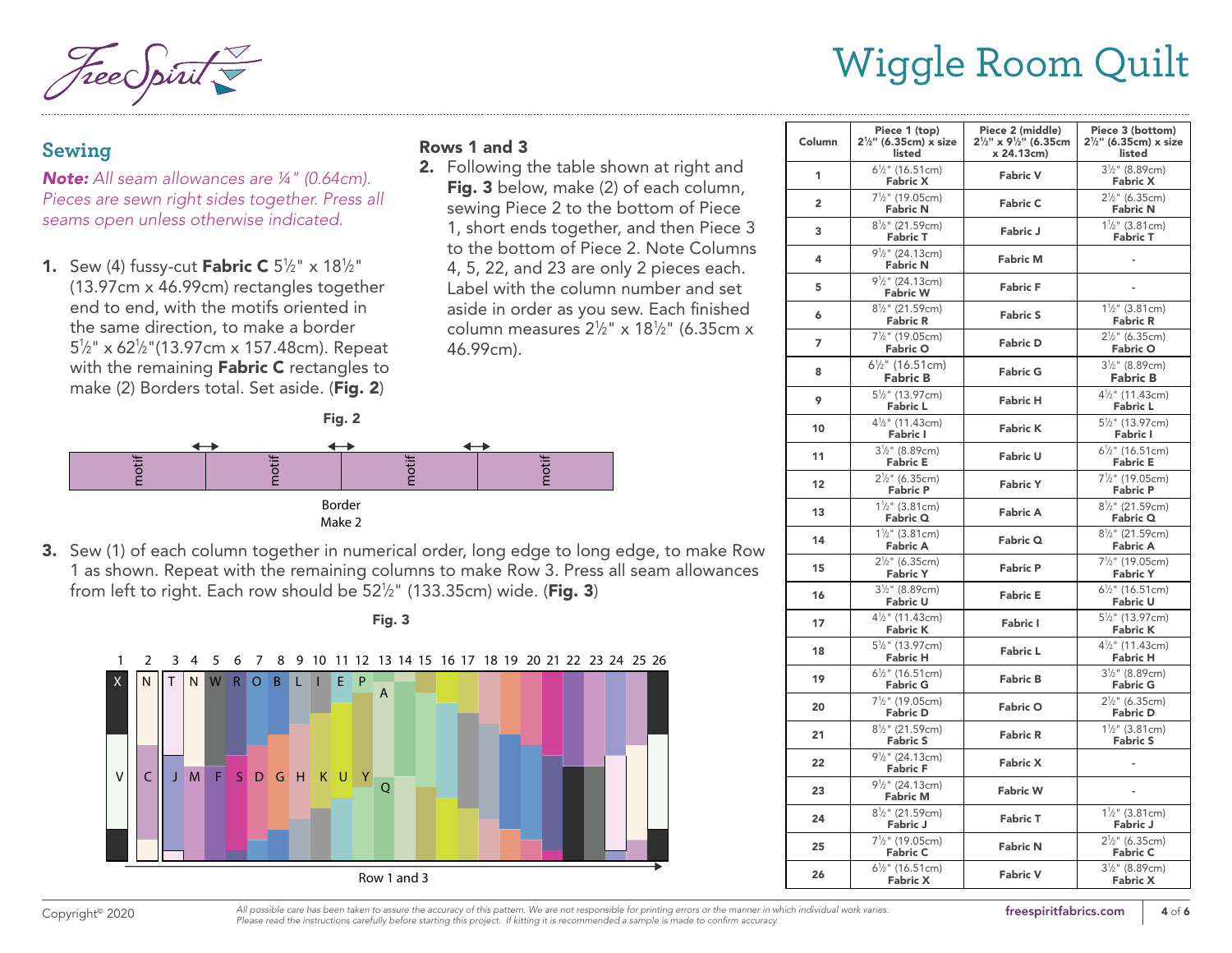$\frac{1}{\lambda}$ 

#### Rows 2 and 4

- **4.** Following the table shown at right and,  $\overline{\phantom{a}}$ make (2) of each column, sewing Piece 2 to the bottom of Piece 1, short ends together, and then Piece 3 to the bottom of Piece 2. Note Columns 13 and 14 are only 2 pieces each. Label with the column number and set aside in order as you sew. Each finished column measures  $2\frac{1}{2}$ " x 18<sup>1</sup>/<sub>2</sub>" (6.35cm x 46.99cm).
- **5.** Sew (1) of each column together in numerical order, long edge to long edge, to make Row 2 as shown. Repeat with the remaining columns to make Row 4. Press all seam allowances from right to left (opposite the odd rows). Each row should be 52½" (133.35cm) wide. (**Fig. 4**)

| o m<br>×<br>٠ |  |
|---------------|--|
|---------------|--|

. . . . . . . . . . . . . .



Row 2 and 4

| Column         | Piece 1 (top)<br>$2\frac{1}{2}$ " (6.35cm) x size<br>listed  | Piece 2 (middle)<br>$2\frac{1}{2}$ " x 9 <sup>1</sup> / <sub>2</sub> " (6.35cm<br>x 24.13cm) | Piece 3 (bottom)<br>$2\frac{1}{2}$ " (6.35cm) x size<br>listed |
|----------------|--------------------------------------------------------------|----------------------------------------------------------------------------------------------|----------------------------------------------------------------|
| 1              | $4\frac{1}{2}$ " (11.43cm)<br><b>Fabric X</b>                | <b>Fabric V</b>                                                                              | $5\frac{1}{2}$ " (13.97cm)<br><b>Fabric X</b>                  |
| $\overline{2}$ | $3\frac{1}{2}$ " (8.89cm)<br><b>Fabric C</b>                 | <b>Fabric N</b>                                                                              | $6\frac{1}{2}$ " (16.51cm)<br><b>Fabric C</b>                  |
| 3              | $2\frac{1}{2}$ " (6.35cm)<br><b>Fabric J</b>                 | <b>Fabric T</b>                                                                              | 7 <sup>1</sup> / <sub>2</sub> " (19.05cm)<br>Fabric J          |
| 4              | $1\frac{1}{2}$ " (3.81cm)<br><b>Fabric M</b>                 | <b>Fabric W</b>                                                                              | $8\frac{1}{2}$ " (21.59cm)<br><b>Fabric M</b>                  |
| 5              | $1\frac{1}{2}$ " (3.81cm)<br><b>Fabric F</b>                 | <b>Fabric X</b>                                                                              | 8 <sup>1</sup> / <sub>2</sub> " (21.59cm)<br><b>Fabric F</b>   |
| 6              | $2\frac{1}{2}$ " (6.35cm)<br><b>Fabric S</b>                 | <b>Fabric R</b>                                                                              | 7 <sup>1</sup> / <sub>2</sub> " (19.05cm)<br><b>Fabric S</b>   |
| 7              | $3\frac{1}{2}$ " (8.89cm)<br><b>Fabric D</b>                 | <b>Fabric O</b>                                                                              | $6\frac{1}{2}$ " (16.51cm)<br><b>Fabric D</b>                  |
| 8              | $4\frac{1}{2}$ " (11.43cm)<br><b>Fabric G</b>                | <b>Fabric B</b>                                                                              | 5 <sup>1</sup> / <sub>2</sub> " (13.97cm)<br><b>Fabric G</b>   |
| 9              | $5\frac{1}{2}$ " (13.97cm)<br><b>Fabric H</b>                | <b>Fabric L</b>                                                                              | $4\frac{1}{2}$ " (11.43cm)<br><b>Fabric H</b>                  |
| 10             | $6\frac{1}{2}$ " (16.51cm)<br><b>Fabric K</b>                | <b>Fabric I</b>                                                                              | $3\frac{1}{2}$ " (8.89cm)<br><b>Fabric K</b>                   |
| 11             | 7 <sup>1</sup> / <sub>2</sub> " (19.05cm)<br><b>Fabric U</b> | <b>Fabric E</b>                                                                              | $2\frac{1}{2}$ " (6.35cm)<br><b>Fabric U</b>                   |
| 12             | $8\frac{1}{2}$ " (21.59cm)<br><b>Fabric Y</b>                | <b>Fabric P</b>                                                                              | $1\frac{1}{2}$ " (3.81cm)<br><b>Fabric Y</b>                   |
| 13             | $9\frac{1}{2}$ " (24.13cm)<br><b>Fabric A</b>                | Fabric Q                                                                                     |                                                                |
| 14             | 9 <sup>1</sup> / <sub>2</sub> " (24.13cm)<br>Fabric Q        | Fabric A                                                                                     |                                                                |
| 15             | 8 <sup>1</sup> / <sub>2</sub> " (21.59cm)<br><b>Fabric P</b> | <b>Fabric Y</b>                                                                              | $1\frac{1}{2}$ " (3.81cm)<br><b>Fabric P</b>                   |
| 16             | $7\frac{1}{2}$ " (19.05cm)<br><b>Fabric E</b>                | <b>Fabric U</b>                                                                              | $2\frac{1}{2}$ " (6.35cm)<br><b>Fabric E</b>                   |
| 17             | 6 <sup>1</sup> / <sub>2</sub> " (16.51cm)<br><b>Fabric I</b> | <b>Fabric K</b>                                                                              | 31/2" (8.89cm)<br><b>Fabric I</b>                              |
| 18             | 5 <sup>1</sup> / <sub>2</sub> " (13.97cm)<br><b>Fabric L</b> | <b>Fabric H</b>                                                                              | $4\frac{1}{2}$ " (11.43cm)<br><b>Fabric L</b>                  |
| 19             | $4\frac{1}{2}$ " (11.43cm)<br><b>Fabric B</b>                | <b>Fabric G</b>                                                                              | $5\frac{1}{2}$ " (13.97cm)<br><b>Fabric B</b>                  |
| 20             | $3\frac{1}{2}$ " (8.89cm)<br><b>Fabric O</b>                 | <b>Fabric D</b>                                                                              | $6\frac{1}{2}$ " (16.51cm)<br><b>Fabric O</b>                  |
| 21             | $2\frac{1}{2}$ " (6.35cm)<br><b>Fabric R</b>                 | <b>Fabric S</b>                                                                              | 7 <sup>1</sup> / <sub>2</sub> " (19.05cm)<br><b>Fabric R</b>   |
| 22             | $1\frac{1}{2}$ " (3.81cm)<br><b>Fabric W</b>                 | <b>Fabric F</b>                                                                              | 8 <sup>1</sup> / <sub>2</sub> " (21.59cm)<br><b>Fabric W</b>   |
| 23             | $1\frac{1}{2}$ " (3.81cm)<br><b>Fabric N</b>                 | <b>Fabric M</b>                                                                              | $8\frac{1}{2}$ " (21.59cm)<br><b>Fabric N</b>                  |
| 24             | $2\frac{1}{2}$ " (6.35cm)<br><b>Fabric T</b>                 | Fabric J                                                                                     | 7 <sup>1</sup> / <sub>2</sub> " (19.05cm)<br><b>Fabric T</b>   |
| 25             | 31/2" (8.89cm)<br><b>Fabric N</b>                            | <b>Fabric C</b>                                                                              | $6\frac{1}{2}$ " (16.51cm)<br><b>Fabric N</b>                  |
| 26             | $4\frac{1}{2}$ " (11.43cm)<br><b>Fabric X</b>                | <b>Fabric V</b>                                                                              | $5\frac{1}{2}$ " (13.97cm)<br><b>Fabric X</b>                  |

Copyright<sup>®</sup> 2020 All possible care has been taken to assure the accuracy of this pattern. We are not responsible for printing errors or the manner in which individual work varies. **[freespiritfabrics.com](http://www.freespiritfabric.com)** 5 of 6 *Please read the instructions carefully before starting this project. If kitting it is recommended a sample is made to confirm accuracy.*